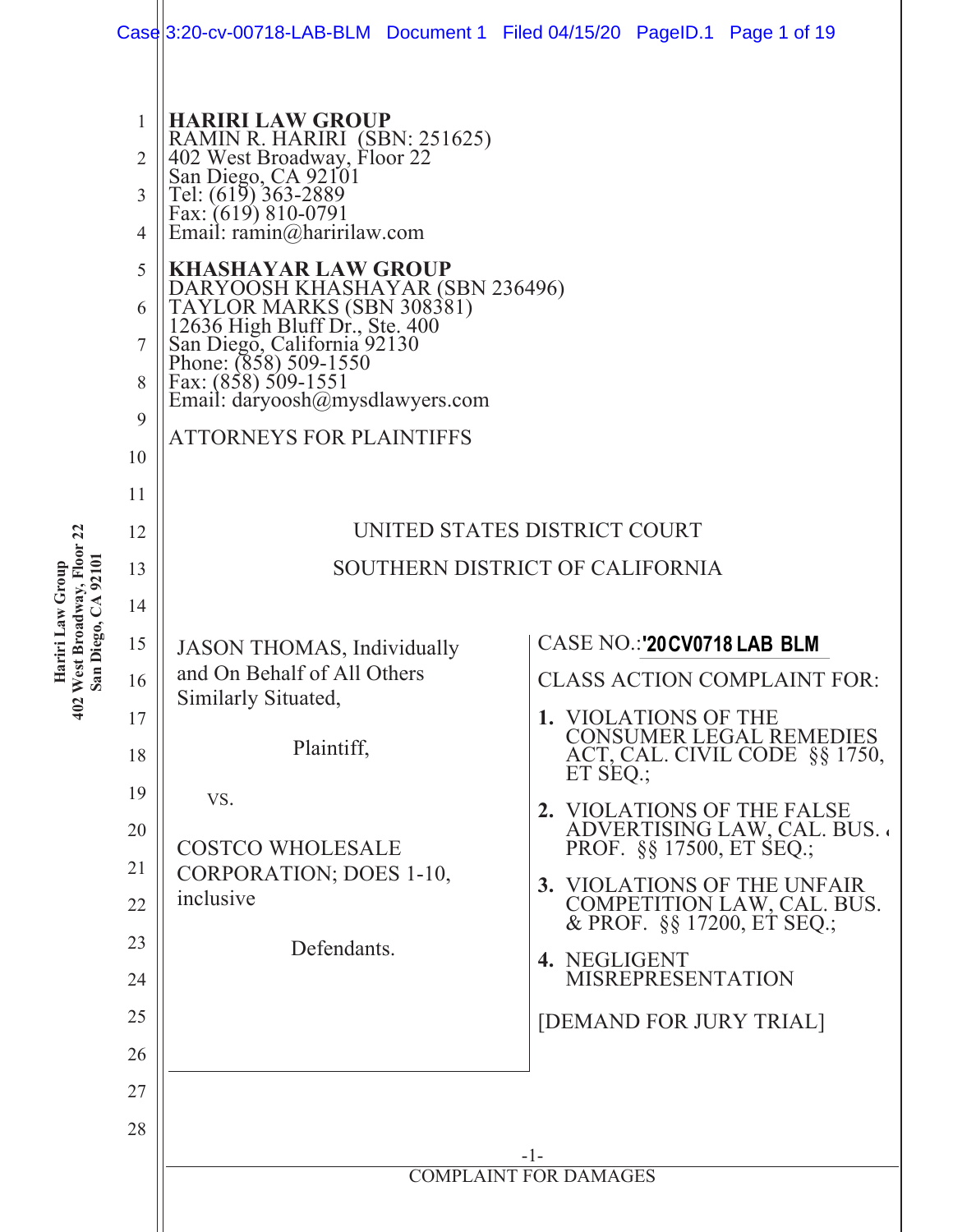#### **INTRODUCTION**

1. Plaintiff JASON THOMAS ("Plaintiff") brings this Class Action Complaint to challenge the deceptive advertising and business practices of defendants COSTCO WHOLESALE CORPORATION ("Defendant") and DOES 1-10 (collectively, "Defendants") with regard to Defendants' false and misleading promotion of Apple AirPods on their website. Based on such false and misleading advertisements, Plaintiff and others similarly situated purchased Defendants' products.

10 14 19 2. Plaintiff purchased Defendants' product, which Defendants advertised as the latest version of the 2<sup>nd</sup> Generation" Apple AirPods, capable of wireless charging (the "Product") when in reality the product was an unknown hybrid mix which did not include a wireless charging case for the earbuds, which is how the product is sold by the original manufacturer Apple, Inc. (See Exhibit A - Description of an actual 2<sup>nd</sup> Generation Apple AirPods Product from www.apple.com). Defendants advertised a false and misleading promotion on their websites, which, as mentioned above, described the Apple AirPods as "2<sup>nd</sup> Generation" without actually including with the product the wireless charging case for the earbuds--which would have come with a 2<sup>nd</sup> Generation Apple AirPods product. (See Exhibit B).

20 21 22 4. Based on the characterization provided by the Defendants, Defendants' claims about the Product in Defendants' advertising were false and misleading.

23 24 25 26 27 28 5. Consequently, Defendants do not comply with federal and parallel state regulations. Defendants misled consumers into believing its product was a pair of 2<sup>nd</sup> Generation AirPods, which include a wireless charging case and are capable of wireless charging, when in fact the product was unknown hybrid mix that was not capable of wireless charging. These misrepresentations allow Defendants to increase sales and capture market shares from its competitors.

 $\mathbf{1}$ 

 $\overline{2}$ 

3

 $\overline{4}$ 

5

6

 $\overline{7}$ 

8

9

11

12

13

15

16

17

18

 $-2-$ **COMPLAINT FOR DAMAGES**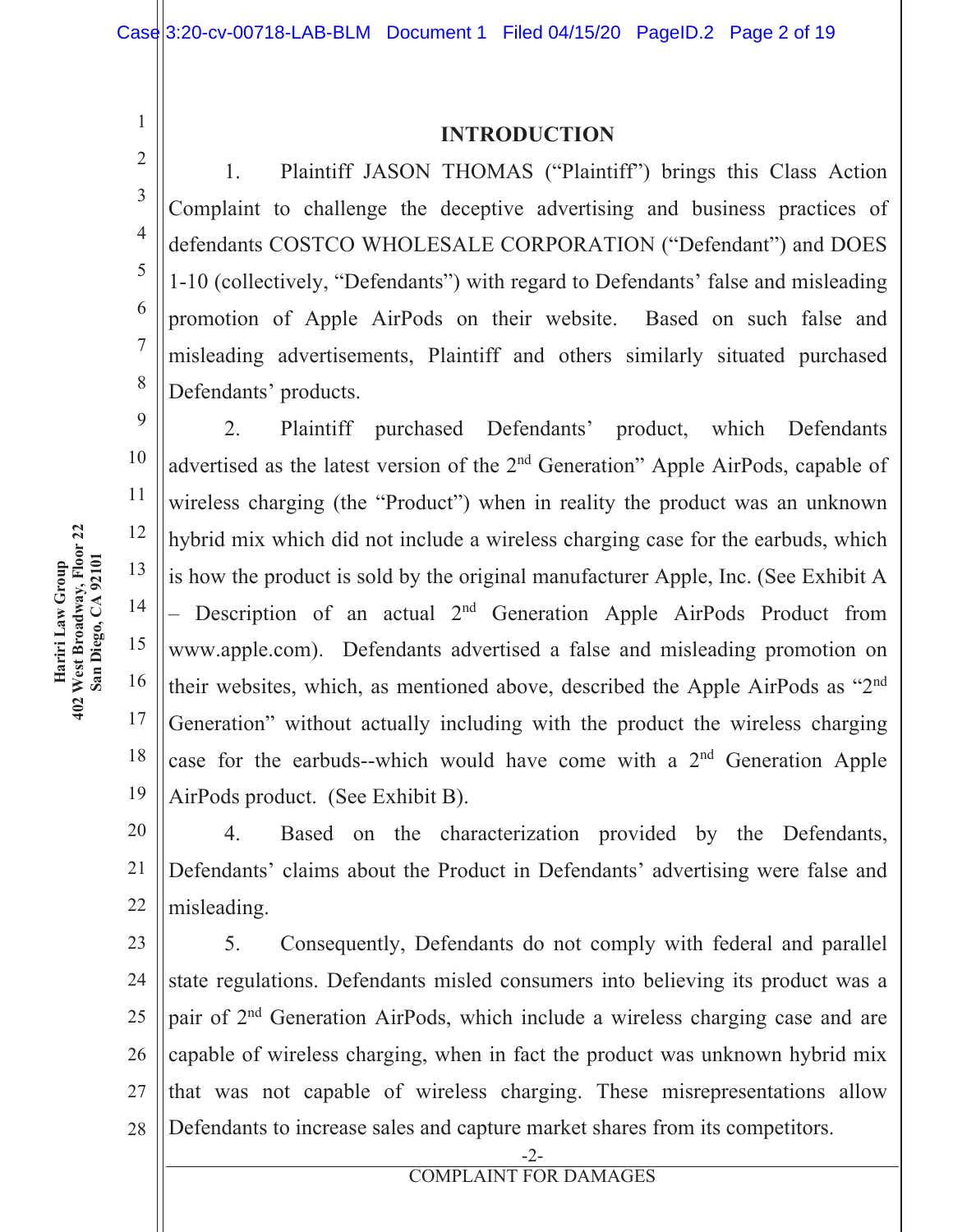6. Plaintiff makes these allegations as follows upon personal knowledge as to Plaintiff's own acts and experiences, and, as to all other matters, upon information and belief, including investigation conducted by Plaintiff's attorneys.

7. Defendants' nationwide sale and advertising of deceptively misbranded products constitutes violations of: (1) California's Consumer Legal Remedies Act ("CLRA"), Cal. Civ. Code §§ 1750, et seq.; (2) California's False Advertising Law ("FAL"), Bus. & Prof. Code §§ 17500, et seq.; (3) California's Unfair Competition Law ("UCL"), Bus. & Prof. Code  $\S$ § 17200, et seq.; and (4) negligent misrepresentation.

8. This conduct caused Plaintiff and others similarly situated damages, and requires restitution and injunctive relief to remedy and prevent further harm.

9. Unless otherwise indicated, the use of Defendants' name in this Complaint includes all agents, employees, officers, members, directors, heirs, successors, assigns, principals, trustees, sureties, subrogees, representatives and insurers of the named Defendant.

### **JURISDICTION AND VENUE**

17 18 19 20 10. This Court has jurisdiction over this matter pursuant to the Class Action Fairness Act (CAFA) because the amount in controversy in this matter exceeds \$5,000,000.001 as to all putative Class members, inclusive of attorneys' fees and costs, and injunctive relief. See  $28$  U.S.C.  $\S$  1332(d).

21 22 23 24 25 11. This Court has diversity jurisdiction under 28 U.S.C. § 1332 because Plaintiff and others similarly situated are residents and citizens of the State of California and the County of San Diego, and Defendant COSTCO WHOLESALE CORPORATION is a corporation organized and existing under the laws of the State of Washington, and the amount in controversy exceeds \$75,000.

26 27 28 12. This Court has personal jurisdiction over Defendants because Defendants conducts business in the County of San Diego and the harm giving rise to this action occurred within this County. Therefore, Defendants have

> $-3-$ **COMPLAINT FOR DAMAGES**

Hariri Law Group 402 West Broadway, **Floor 22 San Diego,** A 92101

 $\mathbf{1}$ 

 $\overline{2}$ 

3

 $\overline{4}$ 

5

6

 $\overline{7}$ 

8

 $\overline{Q}$ 

10

11

12

13

14

15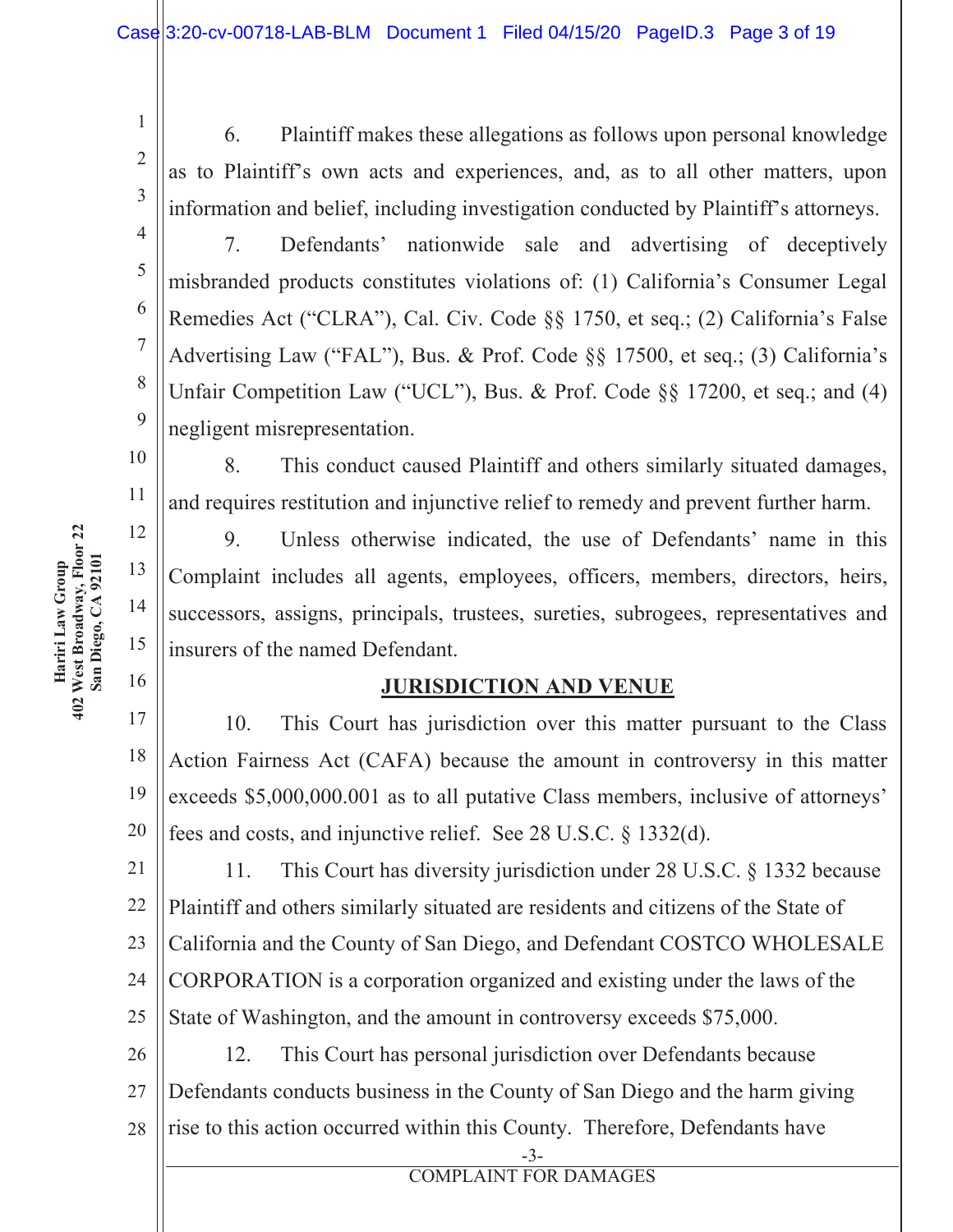sufficient minimum contacts with this state, and otherwise purposely avail themselves of the markets in this state through the promotion, sale, and marketing of its products in this state, to render the exercise of jurisdiction by this Court permissible under traditional notions of fair play and substantial justice.

13. Venue is proper in the United States District Court for the Southern District of California pursuant to 28 U.S.C.  $\S$  1391 for the following reasons: (i) the conduct complained of herein occurred within this judicial district; and, (ii) many of the acts and transactions giving rise to this action occurred in this district.

### **PARTIES**

14. Plaintiff JASON THOMAS ("Plaintiff") was, at all relevant times, an individual residing in the State of California.

15. Upon information and belief, Defendant COSTCO WHOLESALE CORPORATION ("COSTCO") is a corporation that is organized and exists under the laws of the State of Washington.

15 16 17 18 16. Defendant COSTCO manufactures and/or distributes various products, including Apple AirPods. Defendant conducts extensive business through Internet sales and enjoys wide retail distribution at numerous stores within the United States, including California.

19 20 21 22 23 17. Plaintiff is currently unaware of the true names and capacities of the defendants sued in this action by the fictitious names DOES 1 through 10, inclusive, and therefore sues those defendants by those fictitious names. Plaintiff will amend this complaint to allege the true names and capacities of such fictitiously named defendants when they are ascertained.

24 25 26 27 28 18. Plaintiff is informed and believes and on that basis alleges that each defendant sued in this action, including each defendant sued by the fictitious names DOES 1 through 10, inclusive, is responsible in some manner for the occurrences, controversies and damages alleged below. At all times herein mentioned, Defendants, and each of them, and DOES 1-10 were the agents,

Hariri Law Group 402 West Broadway, **Floor 22 San Diego,** A 92101

 $\mathbf{1}$ 

 $\overline{2}$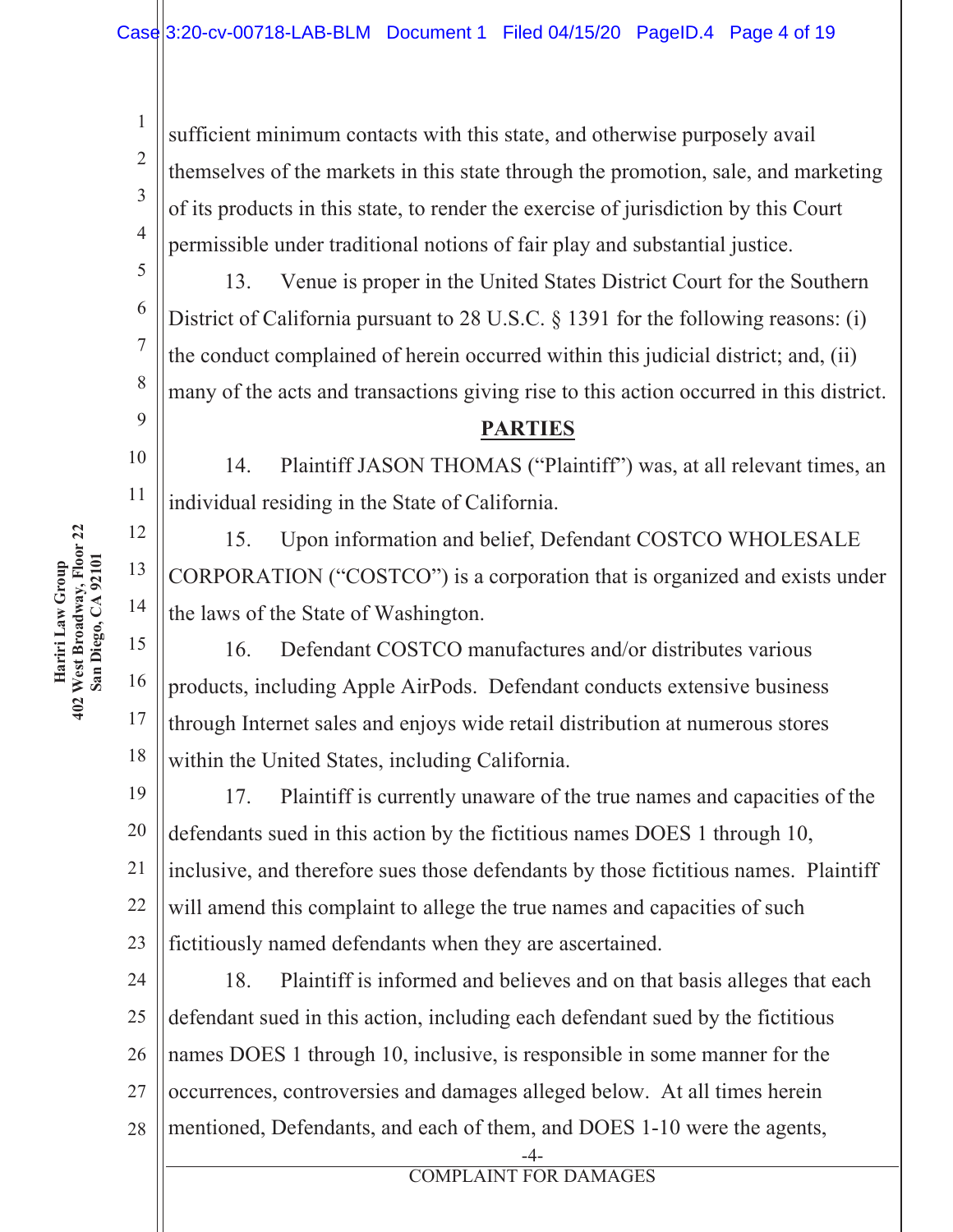servants, employees, permissive users, joint venturers, successors in interest, assigns and subsidiaries, each of the other, and at all times pertinent hereto were acting within the course and scope of their authority as such agents, servants, employees, permissive users, joint venturers, successors in interest, assigns and subsidiaries. (Defendants COSTCO and DOES 1 through 10, inclusive, are hereinafter collectively referred to as "Defendants".)

### **NATURE OF THE CASE**

19. At all times relevant, Defendants made and continues to make affirmative misrepresentations regarding its product, which it sells in physical stores and online through its own website.

20. Defendants advertised, marketed, packaged, and sold the Product to Plaintiff and other consumers similarly situated in California with the false and misleading representation that the Product was the latest 2<sup>nd</sup> Generation AirPods, which include a wireless charging case and are capable of wireless charging.

15 16 17 18 21. Despite the foregoing, Defendants sell the Product to consumers knowing and intending that these consumers use the Product, believing they have purchased a 2<sup>nd</sup> Generation AirPods, which include a wireless charging case and are capable of wireless charging.

19 20 21 22 23 22. The misrepresentations that Defendants make regarding the Product and the false claims that the Product is a 2<sup>nd</sup> Generation AirPods, which include a wireless charging case and are capable of wireless charging, allow Defendants to gain a market share of their industry through misleading practices, which is an unfair advantage to its competitors.

24 25 23. In short, Defendants makes false claims about products that they sell on the open market.

26 27 24. Defendants' conduct as alleged herein violates several California laws, as more fully set forth herein.

Hariri Law Group<br>402 West Broadway, Floor 22 **Floor 22** A 92101 Hariri Law Group 402 West Broadway,  **San Diego,**   $\mathbf{1}$ 

 $\overline{2}$ 

3

 $\overline{4}$ 

5

6

 $\tau$ 

8

9

10

11

12

13

14

--**COMPLAINT FOR DAMAGES**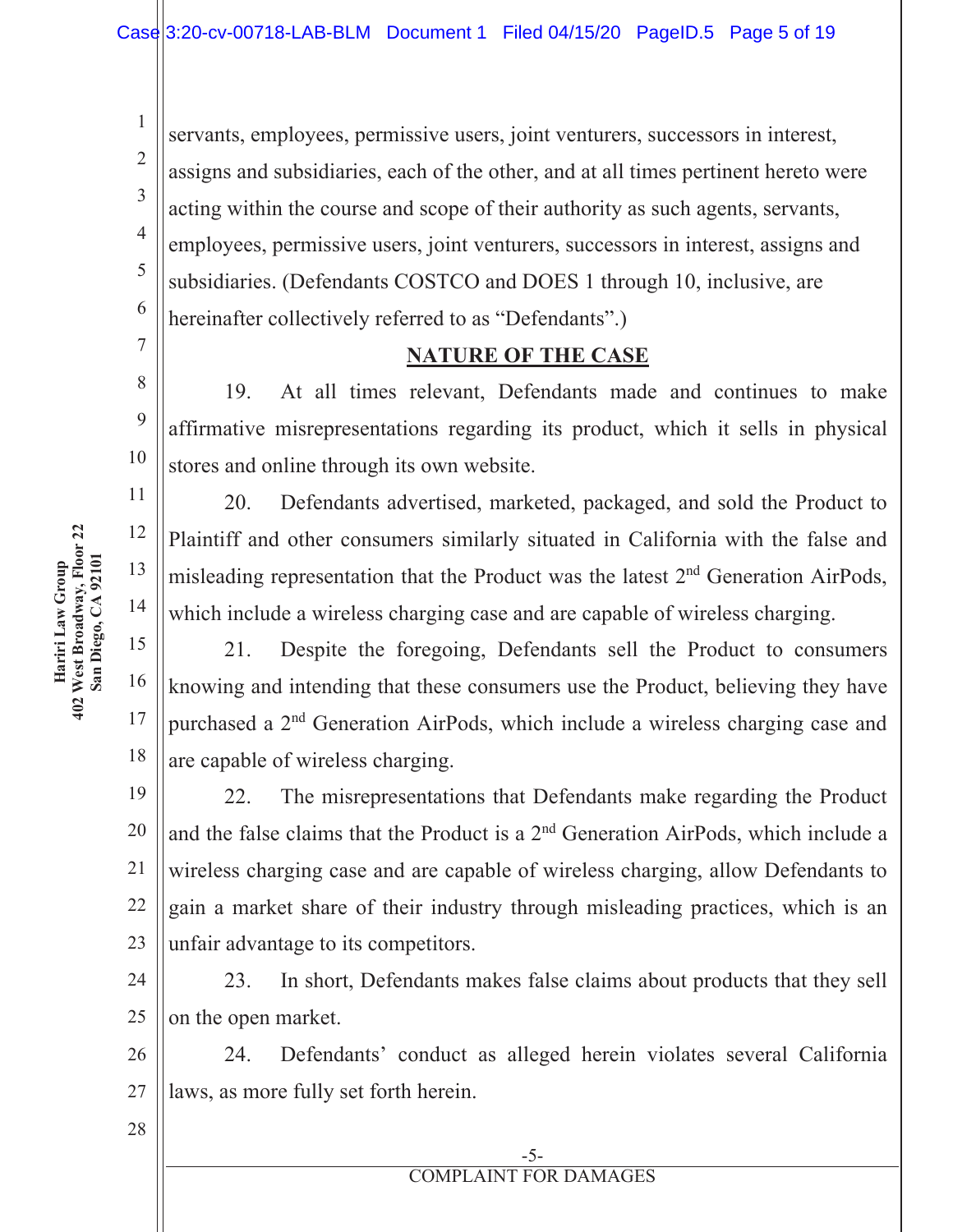### **FACTUAL ALLEGATIONS**

25. Plaintiff re-alleges and incorporates by reference all of the above paragraphs of this Complaint as though fully stated herein.

26. On or about March 24, 2020, Plaintiff purchased the Product online from Defendants.

27. Plaintiff purchased the Product, believing that based on the title and product descriptions for the AirPods that he was purchasing the latest version Apple's "2<sup>nd</sup> Generation" AirPods," a product which is capable of wireless charging and includes a wireless charging case.

28. Plaintiff purchased Defendants' product, which Defendants advertised as "Apple AirPods Wireless Headphones with Charging Case (2nd Generation)." Defendants purposefully omitted the fact that, while the AirPods may have been 2<sup>nd</sup> Generation, they could **only** be charged via wired method by using an Apple Lightning cable or third party equivalent. Defendants advertised this false and misleading promotion on their website.

29. Defendants purposefully omitted any reference to how the Product was charged, in comparison to its competitors, who differentiated between the versions of the AirPods sold on their site and made it clear which models necessitated wired charging.

20 21 30. The only reference to how the Product was charged was under "Product Details" wherein the description stated "AirPods with Charging Case."

22 23 24 25 26 27 31. At the time Plaintiff purchased the Product, Plaintiff believed and relied upon the representations made on Defendants' website that the Product was indeed a true and correct latest version of the  $2<sup>nd</sup>$  Generation Apple AirPods, which include a wireless charging case and are capable of wireless charging. Plaintiff reasonably believed that the Product was what was actually being advertised.

28

32. On information and belief, Defendants' website advertising materials

#### - - **COMPLAINT FOR DAMAGES**

Hariri Law Group 402 West Broadway, **Floor 22 San Diego,** A 92101

 $\mathbf{1}$ 

 $\overline{2}$ 

3

 $\overline{4}$ 

5

6

 $\overline{7}$ 

8

 $\mathbf{Q}$ 

10

11

12

13

14

15

16

17

18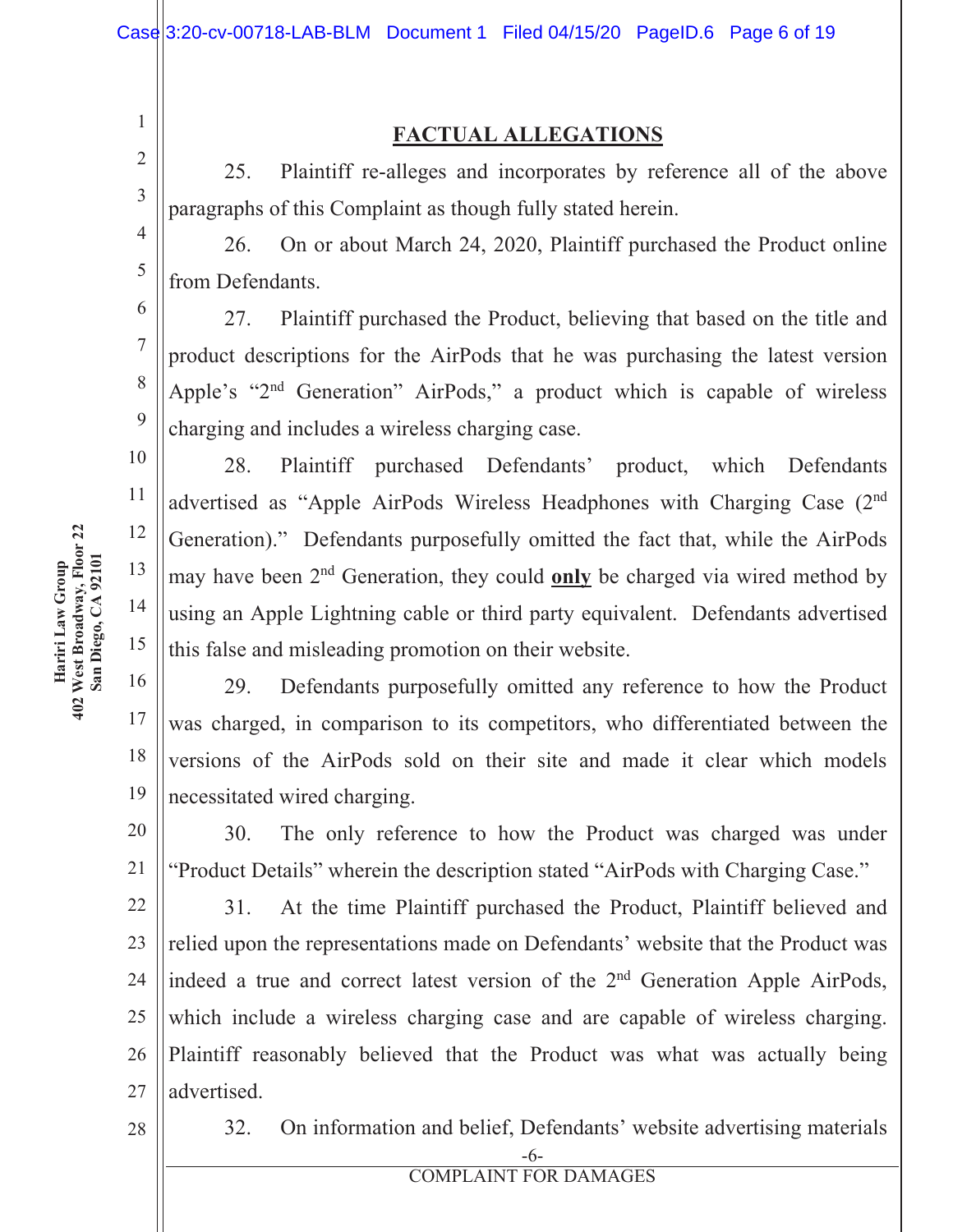are prepared and/or approved by Defendants and/or its agents.

33. As a result of Defendants' false and misleading statements and failure to disclose, Plaintiff and others similarly situated consumers purchased hundreds, if not thousands of thousands, of units of the Product, and have suffered, and continue to suffer, injury in fact through the loss of money and/or property.

34. This action seeks, among other things, equitable and injunctive relief, restitution of all amounts illegally obtained, and disgorgement of any and all illgotten gains as a result of the misconduct alleged herein.

### **CLASS ALLEGATIONS**

35. Plaintiff re-alleges and incorporates by reference all of the above paragraphs of this Complaint as though fully stated herein.

36. Plaintiff brings this action collectively and on behalf of all others similarly situated against Defendants, pursuant to Federal Rules of Civil Procedure 23(a) and (b)(3) and/or (b)(2).

16 17 18 19 37. Excluded from the Class are Defendants and any of its officers, directors, and employees, or anyone who purchased Defendants' Product for the purpose of resale. Plaintiffs reserve the right to modify or amend the Class definition before the Court determines whether certification is appropriate.

20 21 38. The "Class Period" means four years prior to the filing of the Complaint in this action.

22 23 24 **453** Ascertainability. The members of the Class are readily ascertainable from Defendants' records and/or Defendants' agents' records of retail and online sales, as well as through public notice.

25 26 27 28 40. **Numerosity.** The members of the Class are so numerous that their individual joinder is impracticable. Plaintiff is informed and believe that the Products are sold online and the Products have numerous customer reviews, and on that basis, Plaintiff alleges that the putative Class consists of hundreds, if not

 $\mathbf{1}$ 

 $\overline{2}$ 

3

 $\overline{4}$ 

5

6

7

8

 $\overline{Q}$ 

 $10<sup>1</sup>$ 

11

12

13

14

<sup>-</sup> - **COMPLAINT FOR DAMAGES**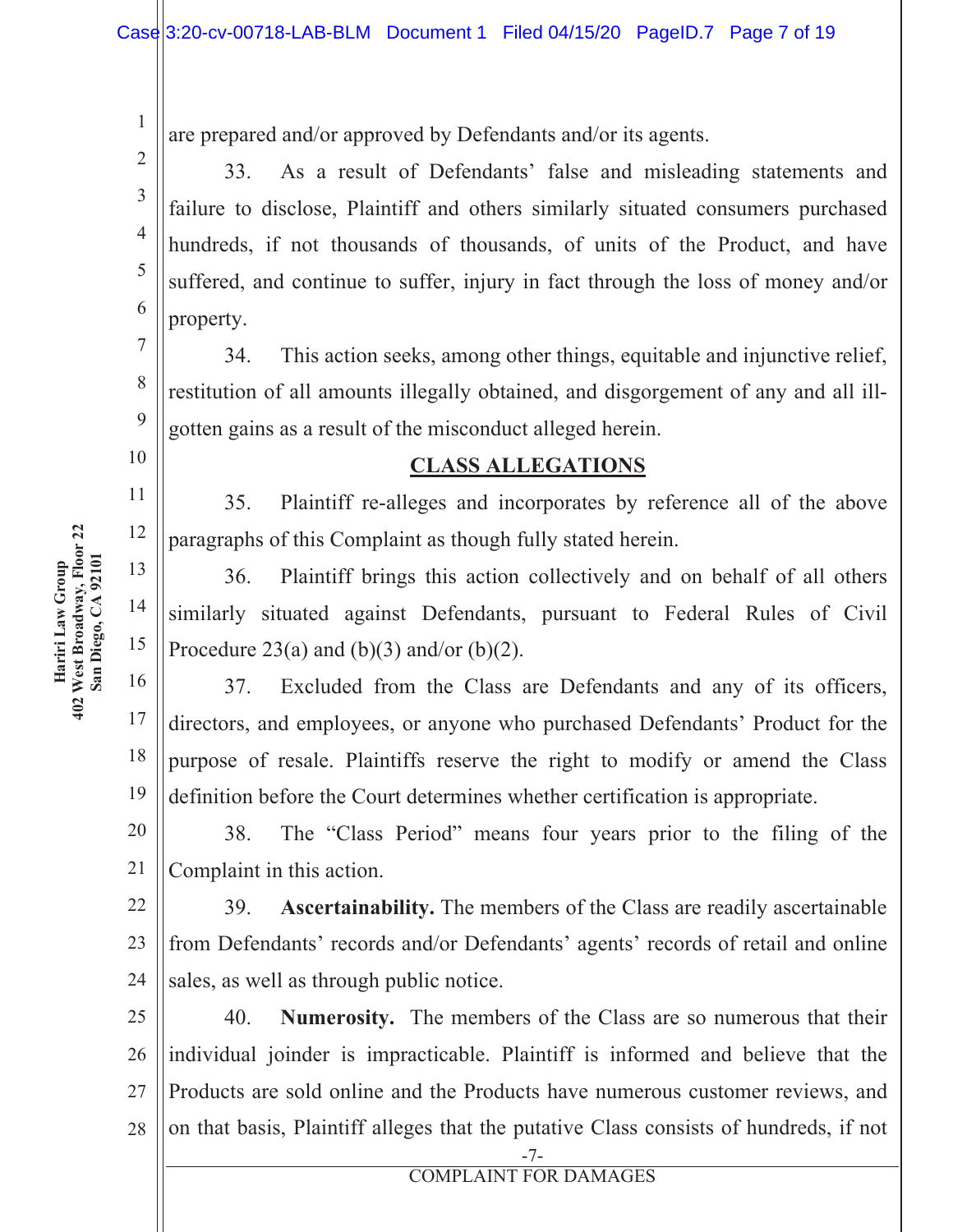thousands of members.

41. Existence and Predominance of Common Questions of Law and Fact. Common questions of law and fact exist as to all members of the Class and predominate over any questions affecting only individual Class members. All members of the Class have been subject to the same conduct and their claims are based on the same standardized marketing, advertisements and promotions. The common legal and factual questions include, but are not limited to, the following:

- a. Whether the Products were actually advertised as the latest 2<sup>nd</sup> Generation Apple AirPods;
- b. Whether the Products actually were the latest generation 2<sup>nd</sup> Generation Apple AirPods;

# c. Whether Defendants' claims and representations, as alleged herein, are untrue, misleading, and/or reasonably likely to deceive the average consumer;

- d. Whether Defendants' conduct violates California Civil Code  $\S$ 1750, et seq.; e. Whether Defendants' advertising is false, untrue, or misleading within the meaning of California Business & Professions Code  $\S$ § 17500, et seq.;
- e. Whether Defendants' conduct is an unfair, fraudulent, or unlawful act or practice within the meaning of California Business & Professions Code  $\S$ § 17200, et seq.;

f. Whether Defendants' advertising is unfair, deceptive, untrue or misleading within the meaning of California Business  $\&$ Professions Code  $\S$ § 17200, et seq.;

g. Whether Defendants acted negligently or intentionally in making the misrepresentations contained on the Product's label and Defendant's website:

- h. Whether Defendants, through their conduct, received money

**COMPLAINT FOR DAMAGES** 

**Floor 22** Hariri Law Group<br>402 West Broadway, Floor 22 A 92101 Hariri Law Group 402 West Broadway,  **San Diego,**  3  $\overline{4}$ 

5

6

 $\tau$ 

8

9

10

11

12

13

14

15

16

17

18

19

20

21

22

23

24

25

26

27

28

 $\mathbf{1}$ 

 $\overline{2}$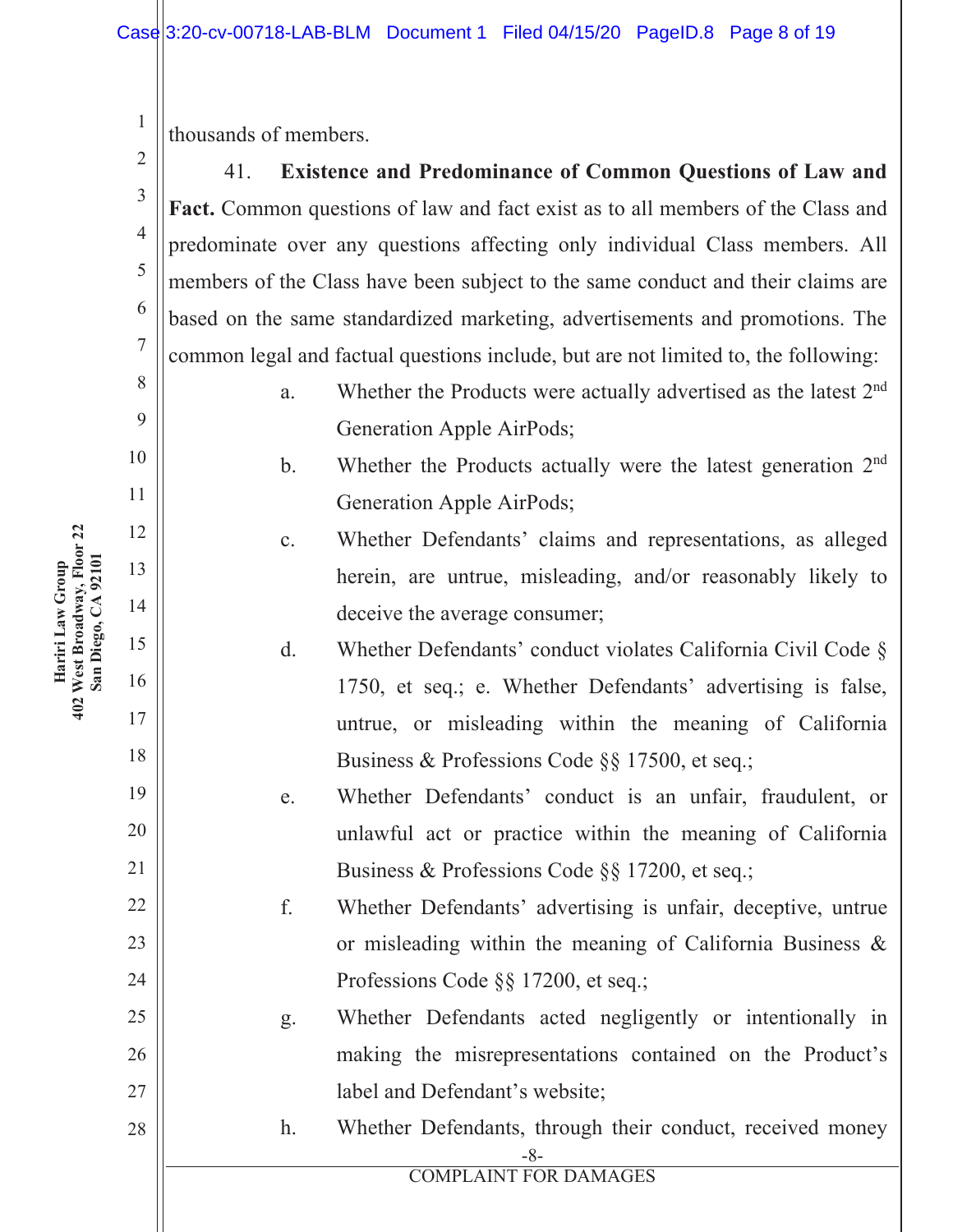that, in equity and good conscience, belongs to the Plaintiffs and members of the Class;

- i. Whether the Plaintiff and the putative Class members are entitled to equitable relief, including but not limited to restitution and/or disgorgement of ill-gotten gains; and
- i. Whether the Plaintiff and the putative Class members are entitled to injunctive relief as sought herein.

42. **Typicality.** Plaintiff's claims are typical of the claims of the members of the Class in that the Plaintiff is a member of the Class that the Plaintiff seeks to represent. Similar to members of the putative Class, Plaintiff purchased Product after exposure to the same material misrepresentations appearing Defendant's website. Plaintiff also received the Product that is not the latest version of the  $2<sup>nd</sup>$  Generation AirPods, capable of wireless charging. Plaintiff is advancing the same claims and legal theories on behalf of themselves and all absent members of the Class. Defendants have no defenses unique to the Plaintiff.

17 18 19 20 21 22 23 43. **Adequacy of Representation.** Plaintiff will fairly and adequately protect the interests of the members of the putative Class. Plaintiff has retained counsel experienced in consumer protection law, including class actions, and specifically, false and deceptive advertising. Plaintiff has no adverse or antagonistic interest to those in the Class and will fairly and adequately protect the interests of the Class. Plaintiff's attorneys are aware of no interests adverse or antagonistic to those of Plaintiff and proposed Class.

24 25 26 27 28 44. **Superiority.** A class action is superior to all other available means for the fair and efficient adjudication of this controversy. Individualized litigation would create the danger of inconsistent and/or contradictory judgments arising from the same set of facts. Individualized litigation would also increase the delay and expense to all parties and the court system. The damages or other financial

 $\mathbf{1}$ 

 $\overline{2}$ 

 $\overline{3}$ 

 $\overline{4}$ 

5

6

 $\overline{7}$ 

8

9

10

11

12

13

14

15

16

-- **COMPLAINT FOR DAMAGES**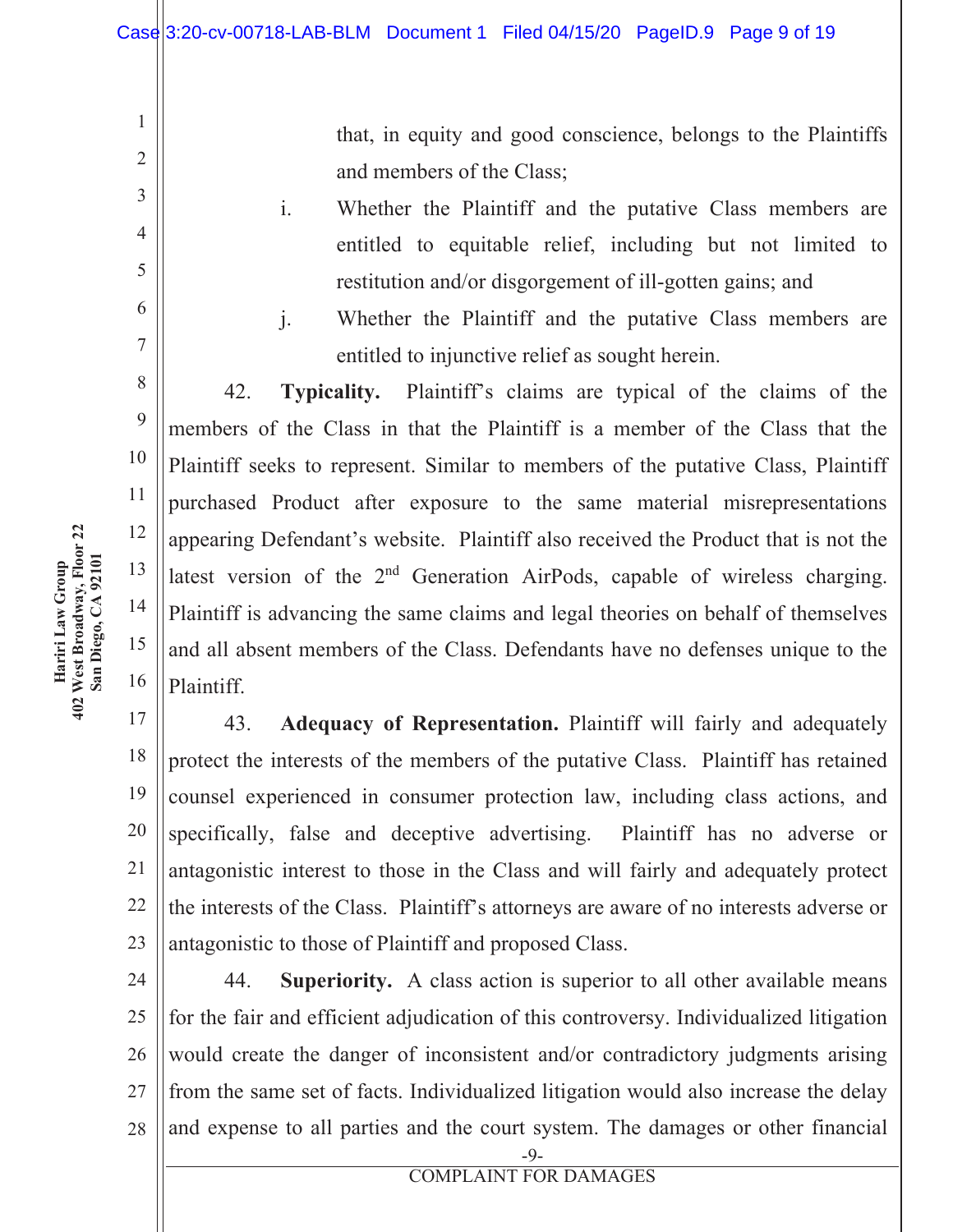detriment suffered by individual Class members may be relatively small compared to the burden and expense that would be entailed by individual litigation of the claims against the Defendants. The injury suffered by each individual member of the proposed class is relatively small in comparison to the burden and expense of individual prosecution of the complex and extensive litigation necessitated by Defendants' conduct. It would be virtually impossible for members of the proposed Class to individually redress effectively the wrongs to them. Even if the members of the proposed Class could afford such litigation, the court system could not. Individualized litigation of the complex legal and factual issues of such a case increases the delay and expense to all parties, including the court. By contrast, the class action device presents far fewer management difficulties, and provides the benefits of single adjudication, economy of scale, and comprehensive supervision by a single court. Therefore, a class action is maintainable pursuant to Federal Rules of Civil Procedure  $23(a)$ and (b)(3) and/or (b)(2).

16 17 18 19 20 21 45. Unless the Class is certified, Defendants will retain monies received as a result of Defendants' unlawful and deceptive conduct alleged herein. Unless a class-wide injunction is issued, Defendants will also likely continue to, or allow its resellers to, advertise, market, promote, and sell the Class Products in an unlawful and misleading manner, and members of the Class will continue to be misled, harmed, and denied their rights under California law.

22 23 24 25 46. Further, Defendants have acted or refused to act on grounds that are generally applicable to the class so that declaratory and injunctive relief is appropriate to the Class as a whole, making class certification appropriate pursuant to Fed. R. Civ. P.  $23(b)(2)$ .

> $-10-$ **COMPLAINT FOR DAMAGES**

Hariri Law Group<br>402 West Broadway, Floor 22 **Floor 22** A 92101 Hariri Law Group 402 West Broadway,  **San Diego,**   $\mathbf{1}$ 

 $\overline{2}$ 

3

 $\overline{4}$ 

5

6

 $\tau$ 

8

 $\mathbf{Q}$ 

10

11

12

13

14

15

26

27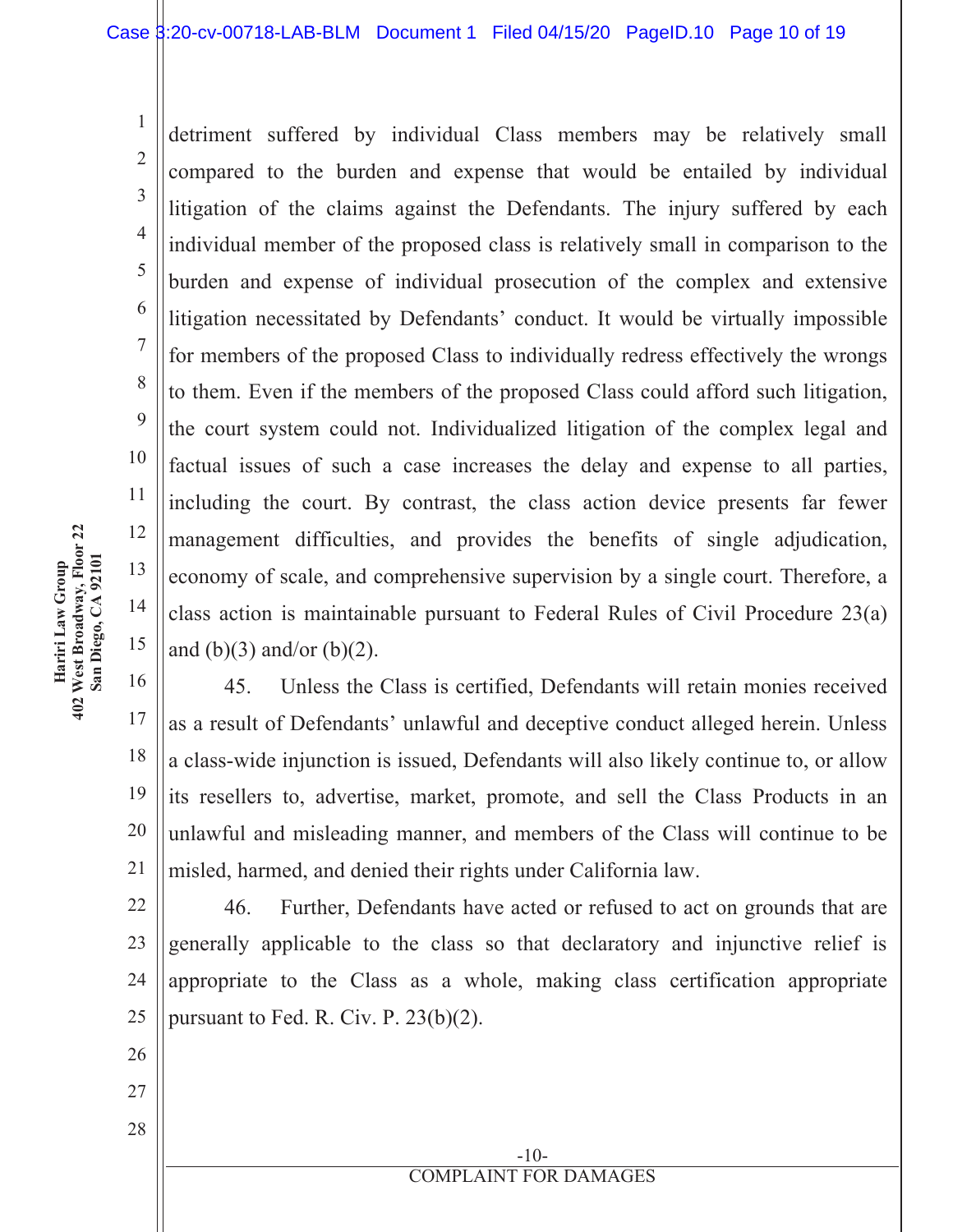### **FIRST CLAIM FOR RELIEF**

# **(VIOLATIONS OF THE CONSUMERS LEGAL REMEDIES ACT) California Civil Code § 1750 et seq.**

47. Plaintiff, on behalf of himself and all consumers similarly situated ("the Class"), repeats and realleges each of the foregoing paragraphs of this Complaint as if set forth in full.

48. Plaintiff and Class members are consumers who purchased the misrepresented "2<sup>nd</sup> Generation Apple AirPods."

49. By failing to disclose that the Apple AirPods did not have wireless charging and concealing the true make-up of the Apple AirPods sold, Defendants violated Civil Code Section 1770(a), as it misrepresented Apple AirPods characteristics that it did not have, and that its product was of a particular standard, style, quality or grade when it was of another (See Civil Code  $1770(a)(5)(7)$ ).

50. Defendants' unfair or deceptive acts or practices occurred repeatedly in Defendants' trade or business, were capable of deceiving a substantial portion of the purchasing public and did so.

18 19 20 51. Defendants were under a duty to Plaintiff and the Class to disclose that the Apple AirPods sold were not complete and true  $2<sup>nd</sup>$  Generation Apple AirPods with wireless charging:

a. Defendants were in a superior position to know the true facts about the product sold.

b. Plaintiff and the Class could not reasonably have been expected to learn or discover that the Apple AirPods were not complete and true 2<sup>nd</sup> Generation AirPods with wireless charging case.

c. Defendants actively concealed the inherent defective nature of the hoses from Plaintiff and the Class.

 $-11-$ 52. In failing to disclose that the actual product did not include wireless

**COMPLAINT FOR DAMAGES** 

Hariri Law Group<br>402 West Broadway, Floor 22 **Floor 22** A 92101 Hariri Law Group 402 West Broadway,  **San Diego,**   $\mathbf{1}$ 

 $\overline{2}$ 

3

 $\overline{4}$ 

5

6

 $\tau$ 

8

9

10

11

12

13

14

15

16

17

21

22

23

24

25

26

27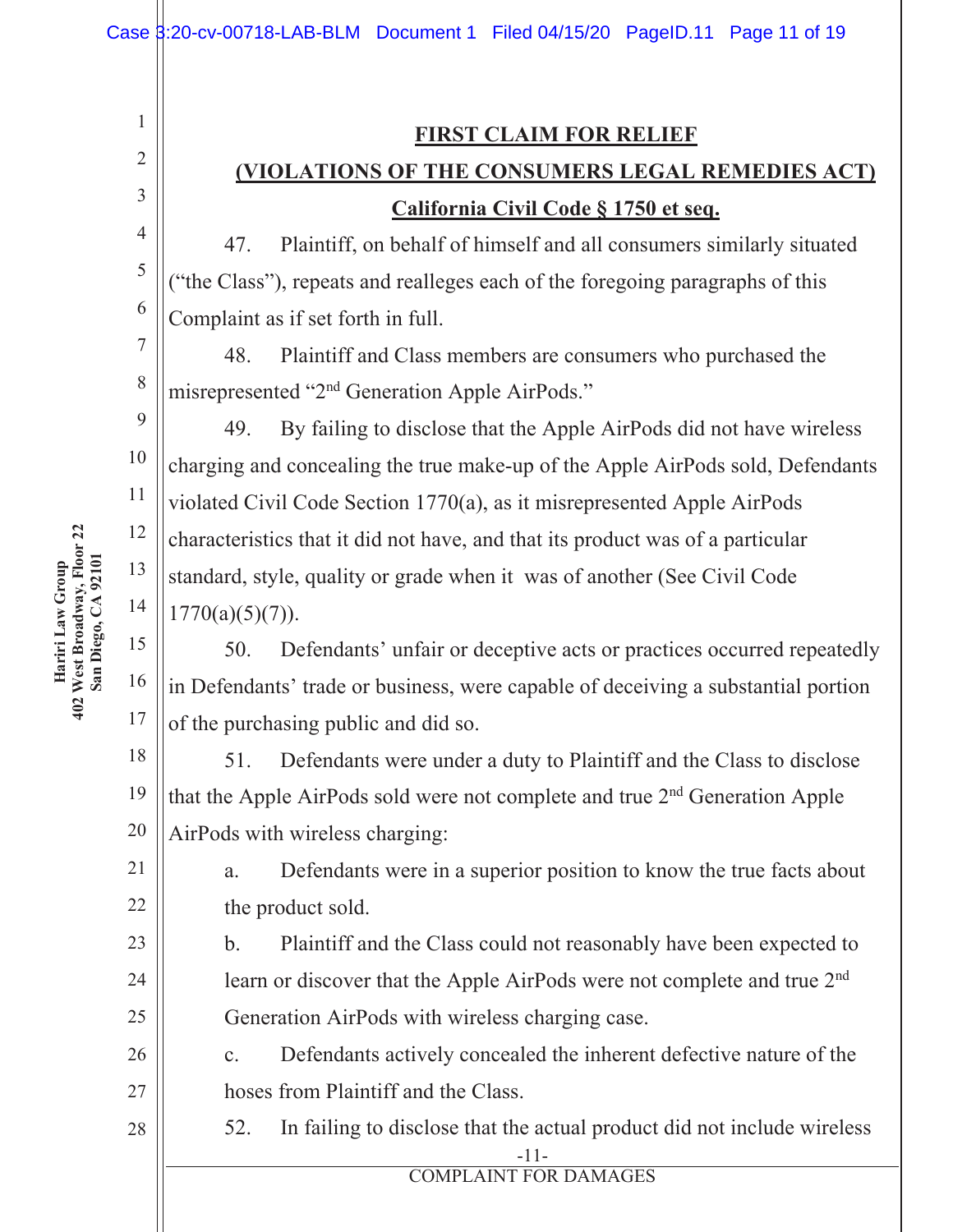charging capability and a wireless charging case and were not complete 2<sup>nd</sup> Generation Apple AirPods, Defendants knowingly and intentionally concealed material facts and breached their duty to disclose such information.

53. The facts concealed or not disclosed by Defendants to Plaintiff and the Class are material in that a reasonable consumer would have considered them to be important in deciding whether to purchase the Product. Had Plaintiff and the Class known the AirPods they would be receiving were not the latest model capable of wireless charging, they would not have purchased the Product.

9 10 11 54. As a direct and proximate result of Defendants' unfair or deceptive acts or practices, Plaintiff and the Class have suffered and will continue to suffer economic injury.

55. Plaintiff and the Class are also entitled to equitable relief.

13 14 15 16 17 18 19 56. On or about March 31, 2020, Plaintiff served on Defendants a demand for corrective action pursuant to California Civil Code  $\S 1750$  and 1782(a). Plaintiff reserves the right to amend the Complaint to assert a cause of action under the CLRA, specifically, Civil Code Sections  $1770(a)(4)$ , (5) and (7), should Defendants not take timely and appropriate corrective action and seek actual, statutory, and punitive damages in addition to equitable relief. Plaintiff is currently only seeking equitable relief under this cause of action at this time.

20 21 22 57. Plaintiff reserves the right to amend this complaint to seek further damages, including monetary damages, should Defendants not take timely and appropriate corrective action.

### **SECOND CAUSE OF ACTION FOR**

## *YIOLATIONS OF CALIFORNIA'S FALSE ADVERTISING LAW* ("FAL") BUS. & PROF. CODE §§ 17500, ET SEQ.

26 27 58. Plaintiff re-alleges and incorporates by reference all of the above paragraphs of this Complaint as though fully stated herein.

28

23

24

25

 $-12-$ **COMPLAINT FOR DAMAGES** 

59. Plaintiff and Defendants are both "person[s]" as defined by

Hariri Law Group 402 West Broadway, **Floor 22 San Diego,** A 92101

 $\mathbf{1}$ 

 $\overline{2}$ 

3

 $\overline{4}$ 

5

6

 $\overline{7}$ 

8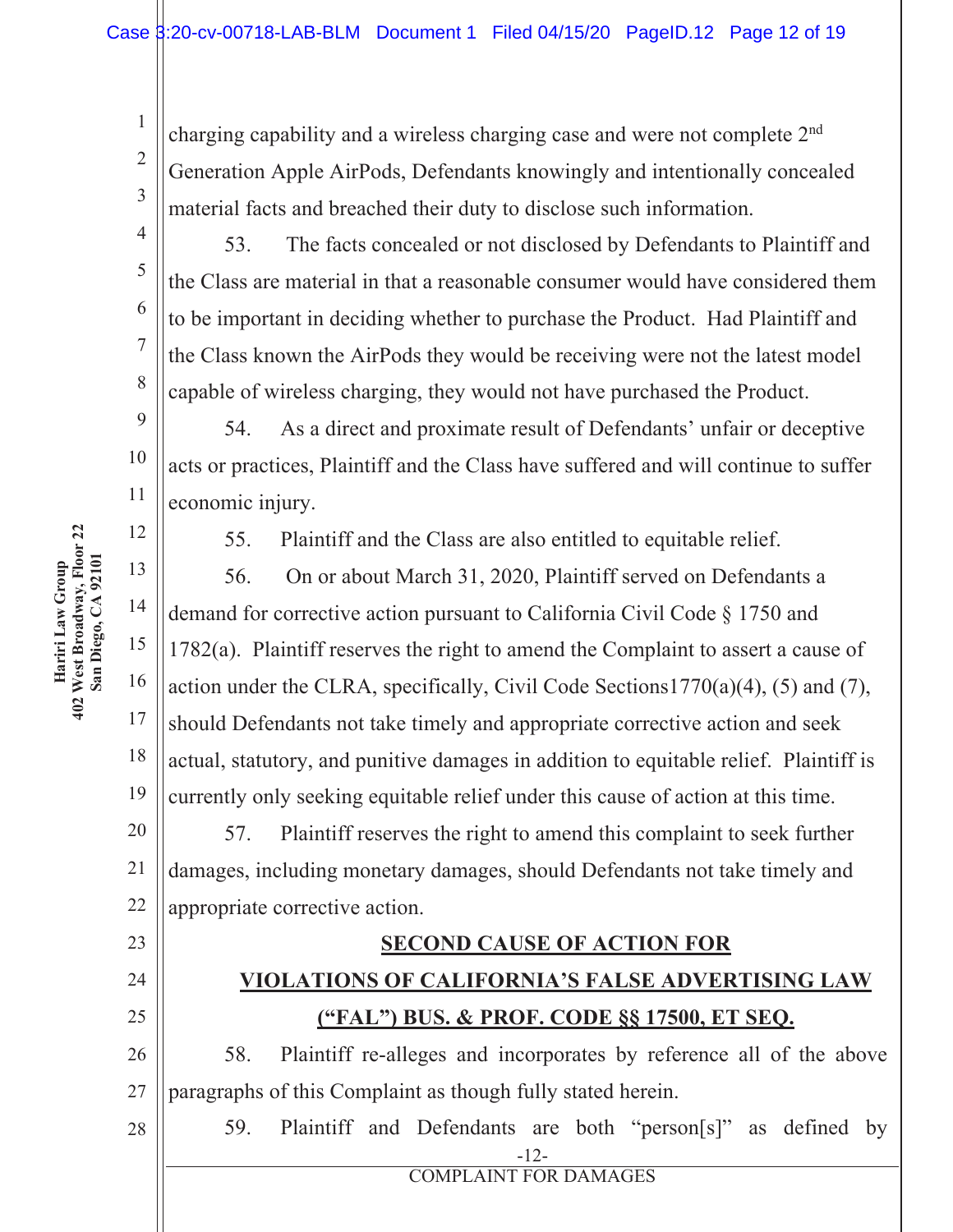California Business & Professions Code § 17506.

60. California Business & Professions Code  $\S 17535$  authorizes a private right of action on both an individual and representative basis.

61. Defendants hold its Products out as the latest version of  $2<sup>nd</sup>$ Generation Apple AirPods, which include a wireless charging case and are capable of wireless charging, even though the product is in actuality an older version of these AirPods, which require wired charging.

62. These misrepresentations, acts, and non-disclosures by Defendants constitute false and misleading advertising in violation of Business & Professions Code  $\S$ § 17500, et seq.

63. At all times relevant, Defendants' advertising and promotion of the Product were, and are, untrue, misleading, and likely to deceive the reasonable consumer and the public. In fact, Defendants did deceive Plaintiff and the putative Class members that the product they were selling was not  $2<sup>nd</sup>$  Generation Apple AirPods, capable of wireless charging.

16 17 18 19 64. Defendants engaged in the false and/or misleading advertising and marketing of the Product, as alleged herein, with the intent to directly or indirectly induce consumers to purchase the Product, which Defendants knew, or had reason to know, did not prevent disease or reduce illness.

20 21 22 23 65. Because Defendants knew or should have known that the representations and/or omissions alleged herein were untrue or misleading, Defendants acted in violation of California Business & Professions Code  $\S$ 17500, et seq.

24 25 26 27 66. Had Defendants truthfully advertised that its Product was not the latest version of the 2<sup>nd</sup> Generation Apple AirPods, capable of wireless charging, Plaintiff and the putative Class members would not have purchased the Product or would have purchased a different product from another manufacturer.

28

 $-13-$ 67. This false and misleading advertising of the Product by Defendants

 $\mathbf{1}$ 

 $\overline{2}$ 

3

 $\overline{4}$ 

5

6

 $\tau$ 

8

9

10

11

12

13

14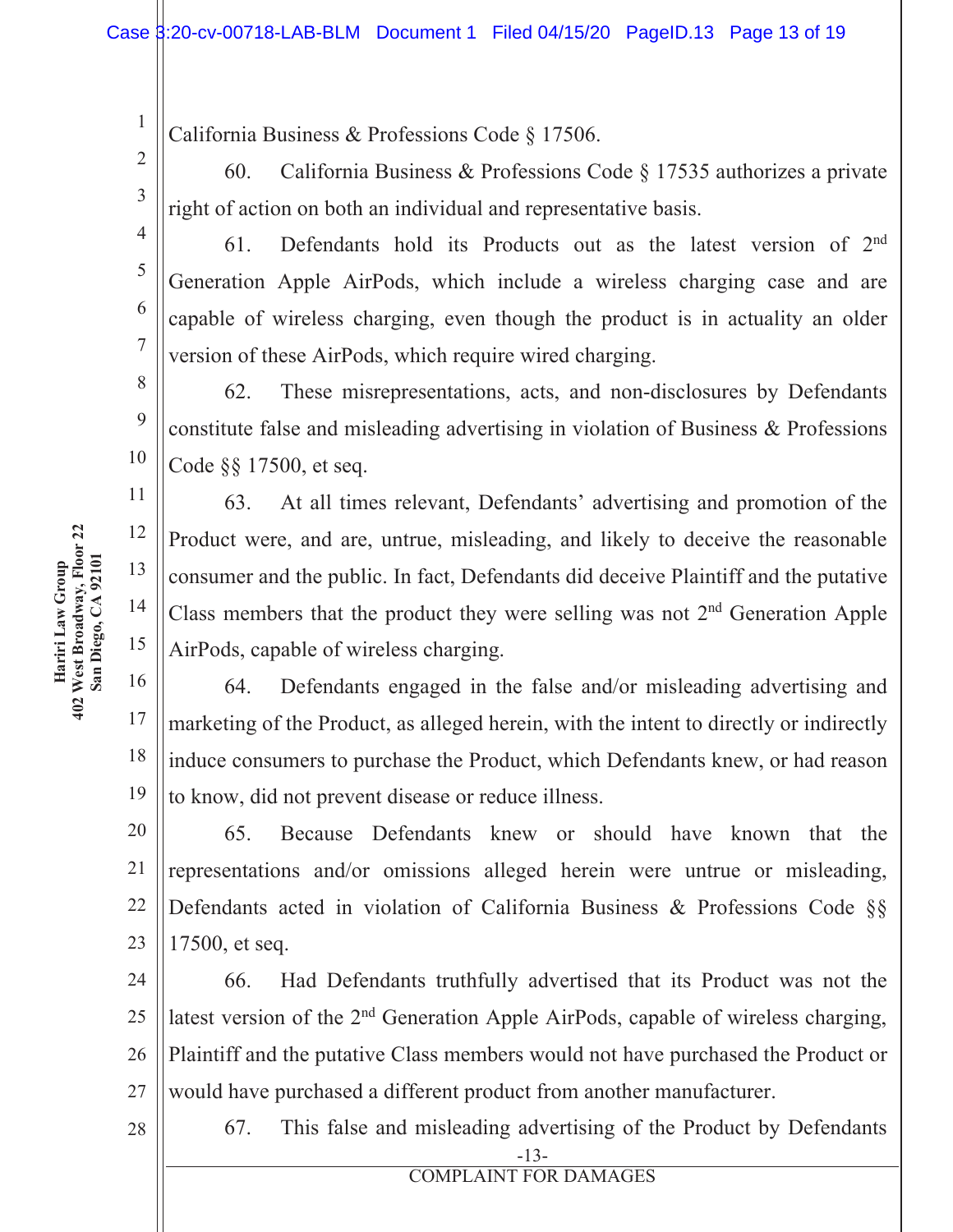present a continuing threat to consumers, as such conduct is ongoing to this day.

68. As a direct and proximate result of the aforementioned acts and omissions by Defendants, Defendants received and continue to hold monies rightfully belonging to Plaintiff and the putative Class members, who were led to purchase Defendants' Product during the Class Period.

### **THIRD CAUSE OF ACTION FOR**

## **YIOLATIONS OF CALIFORNIA'S UNFAIR COMPETITION LAW** <u>("UCL") BUS. & PROF. CODE §§ 17200, ET SEQ.</u>

69. Plaintiff re-alleges and incorporates by reference all of the above paragraphs of this Complaint as though fully stated herein.

70. Plaintiff and Defendants are each a "person" as defined by California Business Professions Code § 17201. California Business & Professions Code § 17204 authorizes a private right of action on both an individual and representative basis.

71. "Unfair competition" is defined by Business and Professions Code  $\delta$ 17200 as encompassing several types of business "wrongs," including: (1) an "unlawful" business act or practice,  $(2)$  an "unfair" business act or practice,  $(3)$  a "fraudulent" business act or practice, and (4) "unfair, deceptive, untrue or misleading advertising." The definitions in  $\S$  17200 are drafted in the disjunctive, meaning that each of these "wrongs" operates independently from the others.

21 22 23 24 72. By and through Defendants' conduct alleged in further detail above and herein, Defendants engaged in conduct which constitutes unlawful, unfair, and/or fraudulent business practices, and unfair, deceptive, untrue or misleading advertising, as prohibited by California's UCL.

25

### **A. "UNLAWFUL" PRONG**

26 27 28 73. Beginning at a date currently unknown and continuing to the time of the filing of this Complaint, Defendants have committed acts of unfair competition, including those described above, by engaging in a pattern of

Hariri Law Group<br>402 West Broadway, Floor 22 **Floor 22** A 92101 Hariri Law Group 402 West Broadway,  **San Diego,**   $\mathbf{1}$ 

 $\overline{2}$ 

3

 $\overline{4}$ 

5

6

 $\tau$ 

8

9

10

11

12

13

14

15

16

17

18

19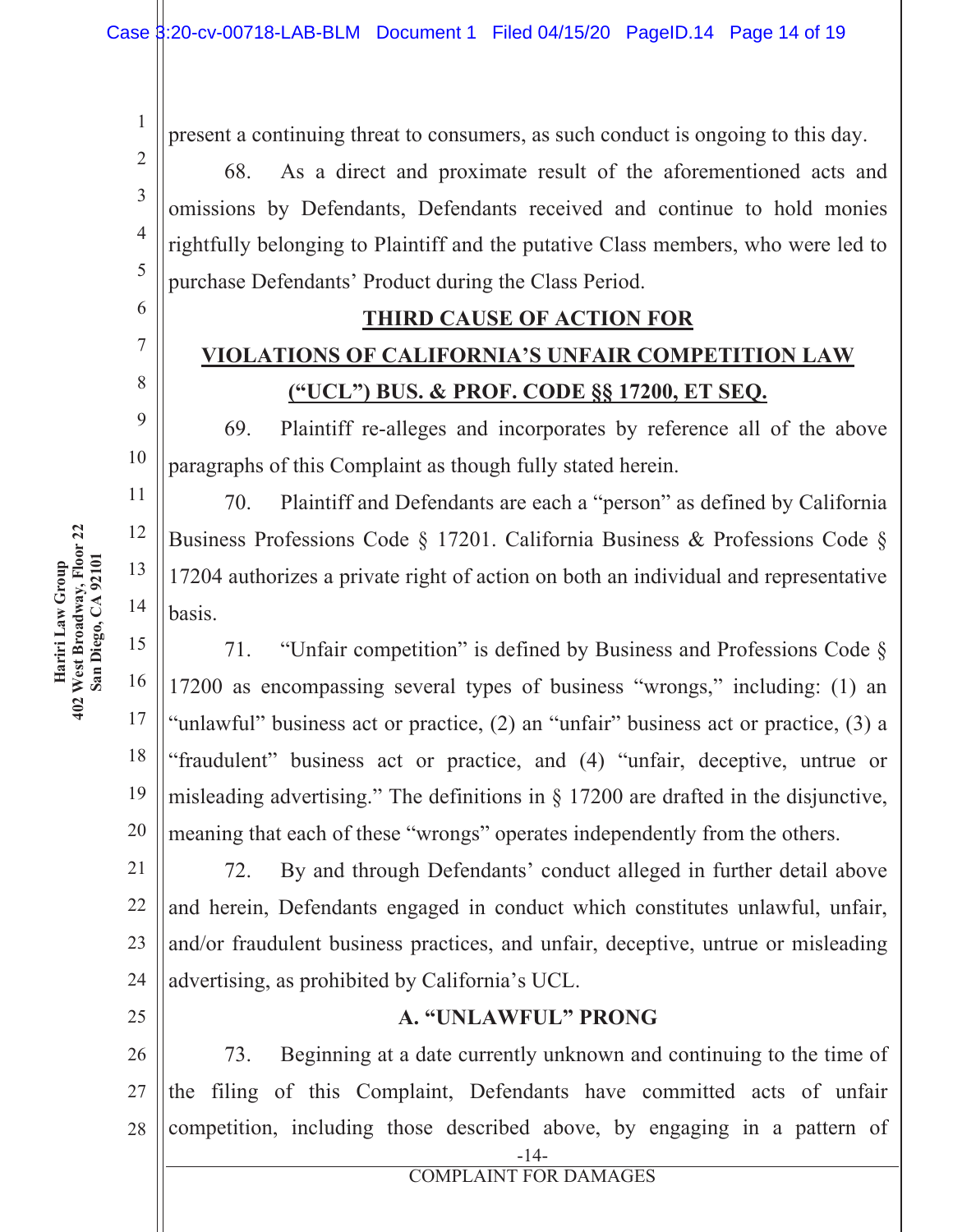"unlawful" business practices, within the meaning of Bus. & Prof. Code  $\S\S 17200$ et seq., by marketing, manufacturing, and distributing Defendants' Product in violation of California's Consumers Legal Remedies Act, Civil Code § 1759, et seq. and California's False Advertising Law, Business & Professions Code §§ 17500, et seq., as well as other Federal regulations.

74. Defendants violated the above-referenced statutes by falsely representing that its Product was the latest version of the  $2<sup>nd</sup>$  Generation Apple AirPods, which include a wireless charging case and are capable of wireless charging.

75. By advertising, promoting, manufacturing, and selling its Product in violation of those California laws, Defendants engaged in a pattern of "unlawful" business practices within the meaning of California's UCL.

### **B. "UNFAIR" PRONG**

14 15 16 76. Beginning at a date currently unknown and continuing to the time of the filing of this Complaint, Defendants have committed acts of unfair competition as prohibited by Bus. & Prof. Code  $\S\S 17200$ , et seq.

17 18 19 20 21 22 23 24 77. Had Plaintiff and the putative class members been informed that Defendants' Product was not the latest version of the 2<sup>nd</sup> Generation Apple AirPods, which include a wireless charging case and are capable of wireless charging, they would not have purchased the Product or would have purchased a different product. In other words, Defendants earned the business of Plaintiff and the putative Class members by using deceptive advertising, which placed competitors at a disadvantage. Furthermore, Plaintiff and the putative Class members were harmed in that they paid a price premium for the Product.

**C. "FRAUDULENT" PRONG** 

26 27 28 78. Beginning at a date currently unknown and continuing to the time of the filing of this Complaint, Defendants engaged in acts of unfair competition, including those described above and herein, in violation of Bus. & Prof. Code  $\S$ 

> $-15-$ **COMPLAINT FOR DAMAGES**

 $\mathbf{1}$ 

 $\overline{2}$ 

3

 $\overline{4}$ 

5

6

 $\overline{7}$ 

8

9

10

11

12

13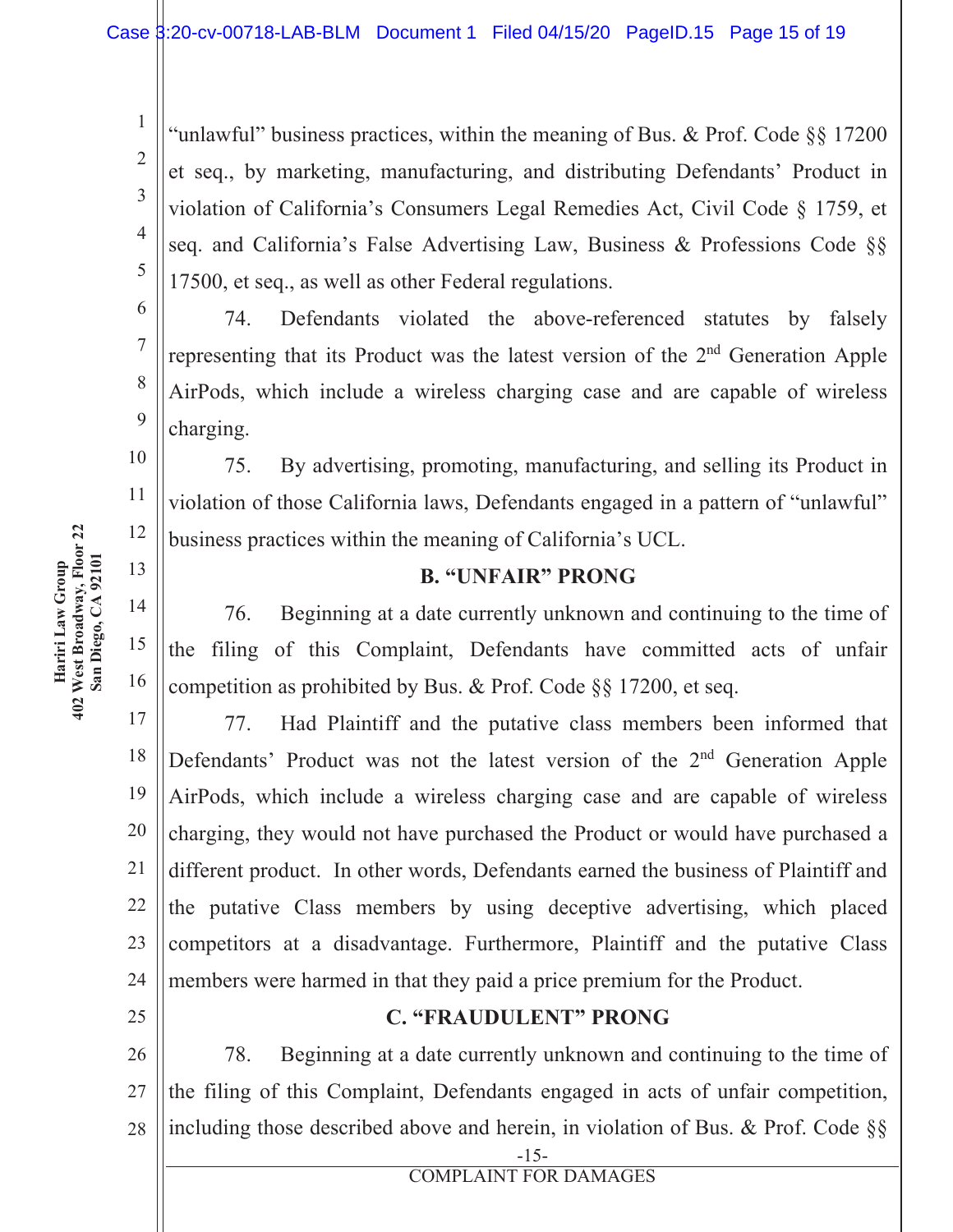17200, et seq., by engaging in a pattern of "fraudulent" business practices within the meaning of Bus. & Prof. Code  $\S$ § 17200, et seq., by falsely advertising its Product as 2<sup>nd</sup> Generation Apple AirPods, which include a wireless charging case and are capable of wireless charging, when in fact they were not.

79. Plaintiff reserves the right to allege further conduct that constitutes other fraudulent business acts or practices. Such conduct is ongoing and continues to this date.

# **D. "UNFAIR, DECEPTIVE, UNTRUE OR MISLEADING ADVERTISING" PRONG**

80. Defendants' advertising is unfair, deceptive, untrue, and/or misleading within the meaning of Bus. & Prof. Code  $\S$ § 17200, et seq., in that consumers are led to believe that Defendants' Product is the latest version of the 2<sup>nd</sup> Generation Apple AirPods, which include a wireless charging case and are capable of wireless charging, in fact, the Product was not.

15 16 81. Plaintiff and other such reasonable consumers are likely to be, and were, deceived and misled by Defendants' advertising of its Products, as preventing disease and reducing illness.

18 19 20 21 22 82. As a direct and proximate result of Defendants' unlawful, unfair, and fraudulent conduct described herein, Defendants received and continue to receive an unfair competitive advantage and unearned commercial benefits at the expense of its competitors and the public, who unwittingly provided money to Defendants based on Defendants' misleading representations.

23 24 25 83. Plaintiff and the putative Class members suffered an injury in fact because Plaintiff's money was taken by Defendants as a result of Defendants' false representations as set forth on the Defendants' websites as mentioned herein.

26 27 28 84. Such acts and omissions by Defendants are unlawful and/or unfair and/or fraudulent and constitute multiple violations of California's UCL. Plaintiff reserves the right to identify additional violations by Defendants as may be

 $\mathbf{1}$ 

 $\overline{2}$ 

3

 $\overline{4}$ 

5

6

 $\overline{7}$ 

8

9

10

11

12

13

14

17

 $-16-$ **COMPLAINT FOR DAMAGES**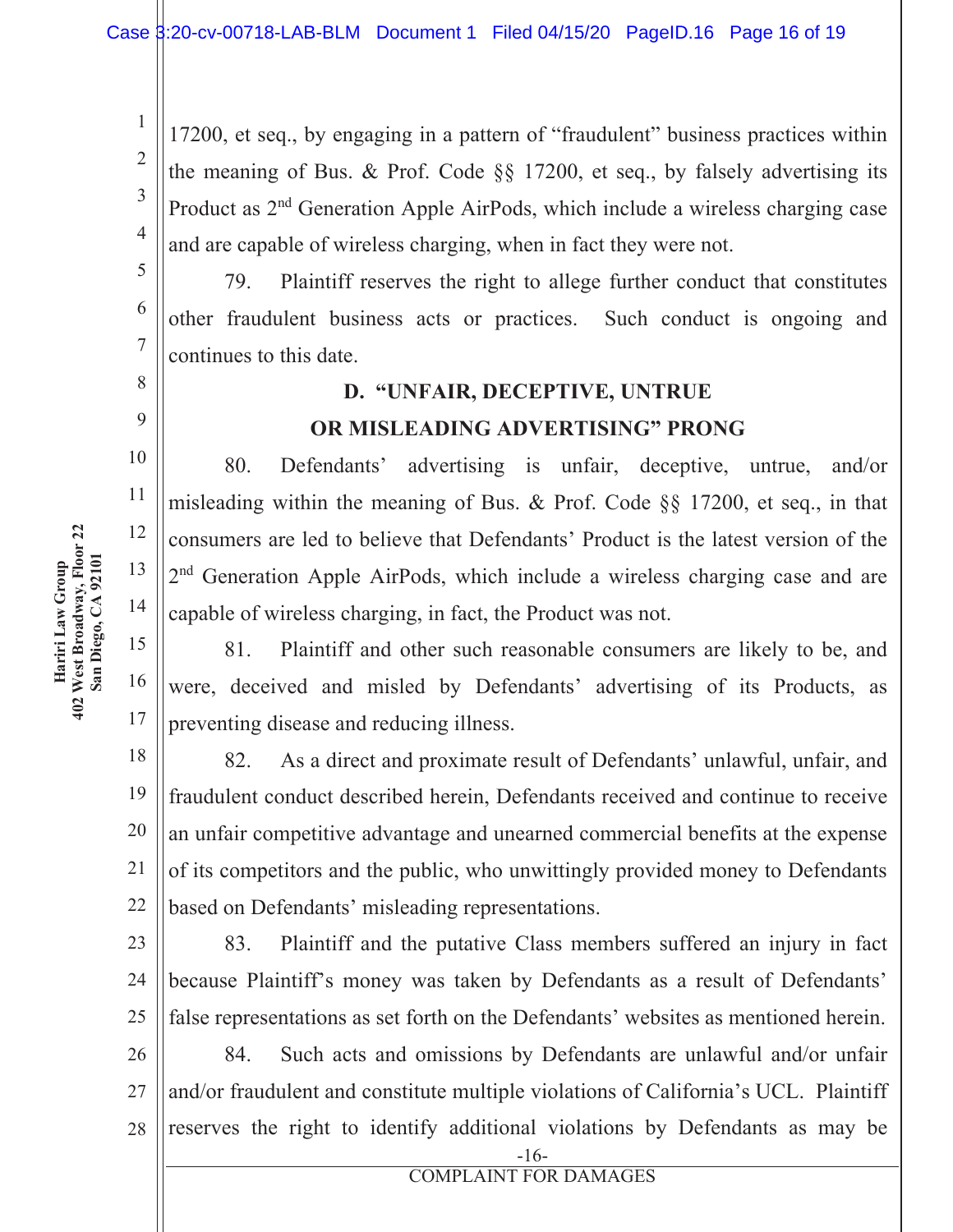established through discovery.

85. In prosecuting this action for the enforcement of important rights affecting the public interest, Plaintiff seeks the recovery of attorneys' fees, which reward is available to a prevailing plaintiff in a class action such as this.

## **FOURTH CAUSE OF ACTION FOR NEGLIGENT MISREPRESENTATION**

86. Plaintiff re-alleges and incorporates by reference all of the above paragraphs of this Complaint as though fully stated herein.

87. Beginning at a date currently unknown and continuing to the time of the filing of this Complaint, Defendants represent to Plaintiff and others similarly situated, through their website, that the Product they were selling was the latest version of 2<sup>nd</sup> Generation Apple AirPods, which include a wireless charging case and are capable of wireless charging, when in fact, the Product was not.

88. Defendants made these representations knowing, or having reason to know, that the Product was not a true latest version of the 2<sup>nd</sup> Generation Apple AirPods, which include a wireless charging case and are capable of wireless charging.

18 19 89. Defendants acted with the intent to induce the public, including Plaintiff and putative Class members, to purchase Defendants' Product.

20 21 90. Plaintiff and the Class members saw, believed, and relied upon Defendants' representations in making the decision to purchase the Product.

22 23 24 91. At all times relevant, Defendants knew or should have known that such representations were untrue, and Defendants had no reasonable basis for believing the representations to be true.

25 26 27 28 92. As a proximate result of Defendants' negligent misrepresentations, Plaintiff and other consumers similarly situated were induced to purchase, purchase more of, or pay more for Defendants' Products due to the unlawful acts of Defendants, in an amount to be determined at trial, during the Class Period.

 $\mathbf{1}$ 

 $\overline{2}$ 

3

 $\overline{4}$ 

5

6

 $\tau$ 

8

9

10

11

12

13

14

15

16

```
-17-COMPLAINT FOR DAMAGES
```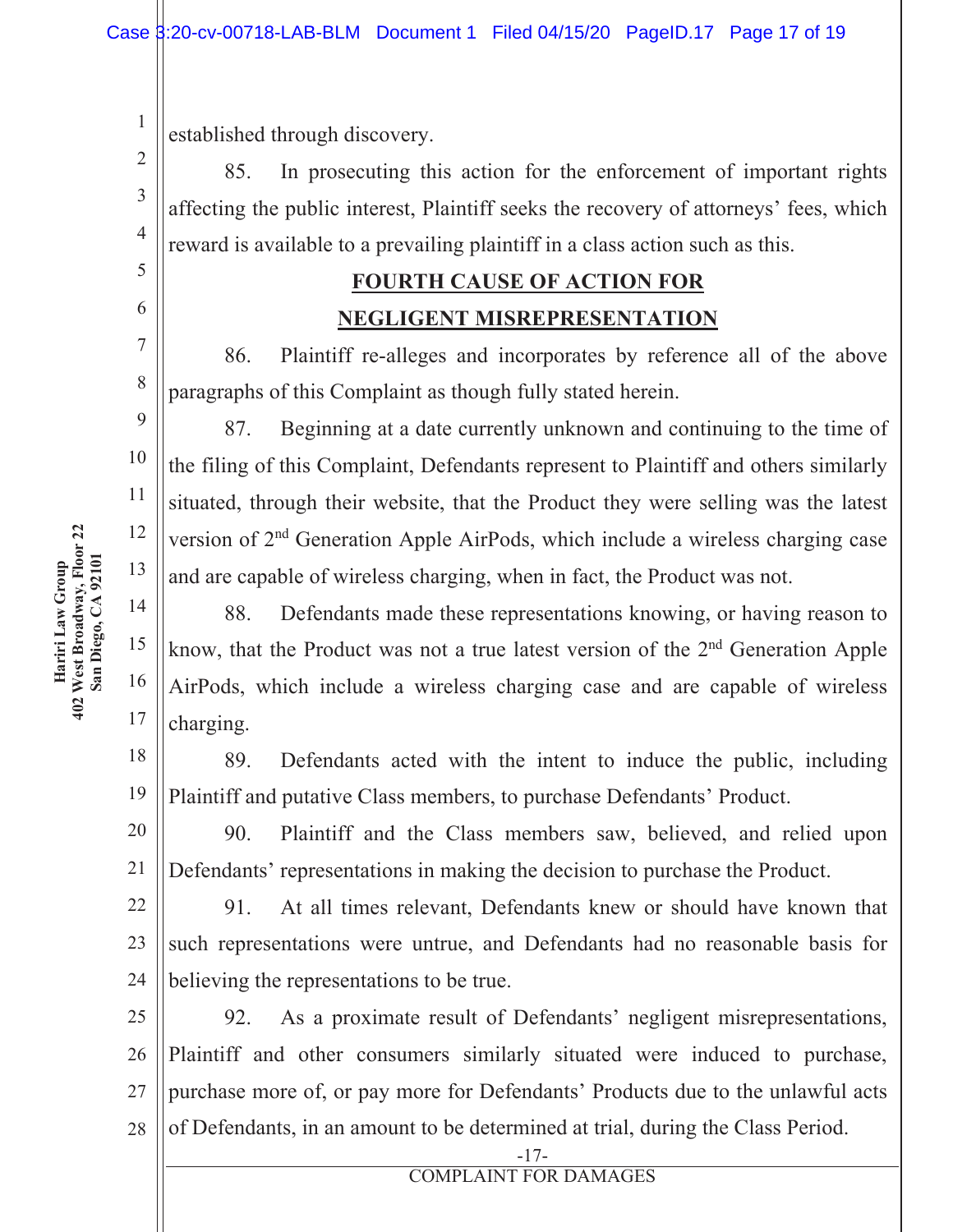| 1              | <b>PRAYER FOR RELIEF</b>                                                       |                                                              |  |  |  |  |  |  |
|----------------|--------------------------------------------------------------------------------|--------------------------------------------------------------|--|--|--|--|--|--|
| $\overline{2}$ | WHEREFORE, the Representative Plaintiff, on behalf of himself and all          |                                                              |  |  |  |  |  |  |
| 3              | persons and consumers similarly situated, pray for judgment against Defendants |                                                              |  |  |  |  |  |  |
| $\overline{4}$ | as follows:                                                                    |                                                              |  |  |  |  |  |  |
| 5              | 1.                                                                             | That an order certifying the Class defined herein be entered |  |  |  |  |  |  |
| 6              | designating Plaintiff and his counsel as representatives of said Class;        |                                                              |  |  |  |  |  |  |
| 7              | For a preliminary injunction enjoining Defendants, its successors and<br>2.    |                                                              |  |  |  |  |  |  |
| 8              | assigns and all others, known and unknown, from continuing to deceive          |                                                              |  |  |  |  |  |  |
| 9              | consumers in the manner set forth in this complaint;                           |                                                              |  |  |  |  |  |  |
| 10             | For permanent injunctive relief against Defendants under the CLRA<br>3.        |                                                              |  |  |  |  |  |  |
| 11             | and UCL;                                                                       |                                                              |  |  |  |  |  |  |
| 12             | An order requiring Defendants to make corrective disclosures;<br>4.            |                                                              |  |  |  |  |  |  |
| 13             | 5.<br>That Defendants be ordered to make restitution to each plaintiff and     |                                                              |  |  |  |  |  |  |
| 14             | each member of the Plaintiff Class under each cause of action in an amount     |                                                              |  |  |  |  |  |  |
| 15             | according to proof at trial;                                                   |                                                              |  |  |  |  |  |  |
| 16             | A judgment awarding Plaintiff and the Class compensatory,<br>6.                |                                                              |  |  |  |  |  |  |
| 17             | exemplary, and punitive damages;                                               |                                                              |  |  |  |  |  |  |
| 18             | 7. For other equitable relief;                                                 |                                                              |  |  |  |  |  |  |
| 19             | 8.<br>For attorney's fees as provided by law;                                  |                                                              |  |  |  |  |  |  |
| 20             | 9.<br>For prejudgment interest as provided by law;                             |                                                              |  |  |  |  |  |  |
| 21             | For costs of suit;<br>10.                                                      |                                                              |  |  |  |  |  |  |
| 22             | 11.<br>For such other and further relief as this Court deems to be just and    |                                                              |  |  |  |  |  |  |
| 23             | equitable.                                                                     |                                                              |  |  |  |  |  |  |
| 24             |                                                                                | Respectfully submitted,                                      |  |  |  |  |  |  |
| 25             | Dated: April 1, 2020<br><b>HARIRI LAWGROUP</b><br>KHASHAYARLAWGROUP            |                                                              |  |  |  |  |  |  |
| 26             |                                                                                | By:                                                          |  |  |  |  |  |  |
| 27             |                                                                                | Ramin R. Hariri<br>Daryoosh Khashayar                        |  |  |  |  |  |  |
| 28             |                                                                                | <b>Attorney for Plaintiffs</b><br>$-18-$                     |  |  |  |  |  |  |
|                | <b>COMPLAINT FOR DAMAGES</b>                                                   |                                                              |  |  |  |  |  |  |
|                |                                                                                |                                                              |  |  |  |  |  |  |

# Hariri Law Group 402 West Broadway, **Floor 22 San Diego,** A 92101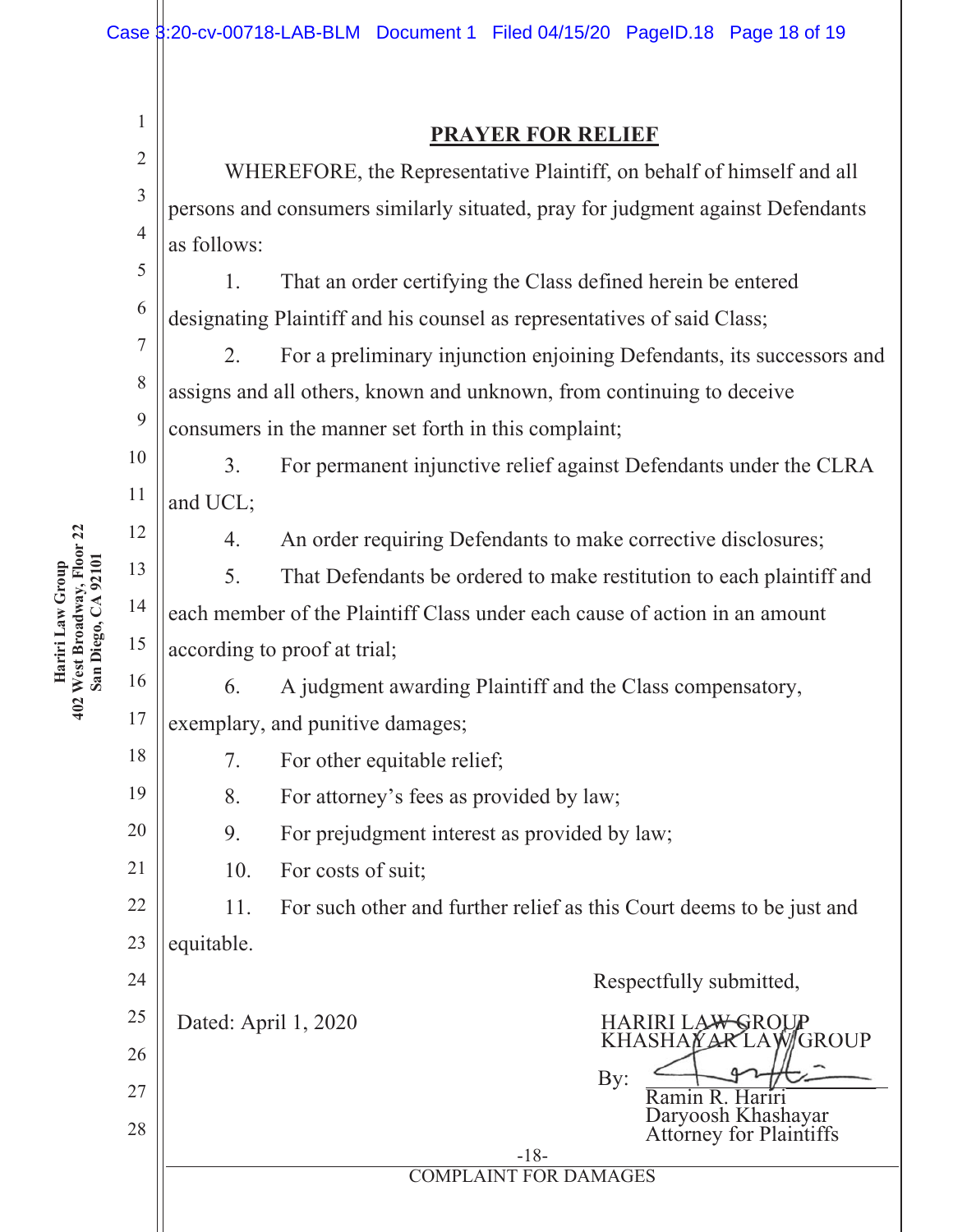